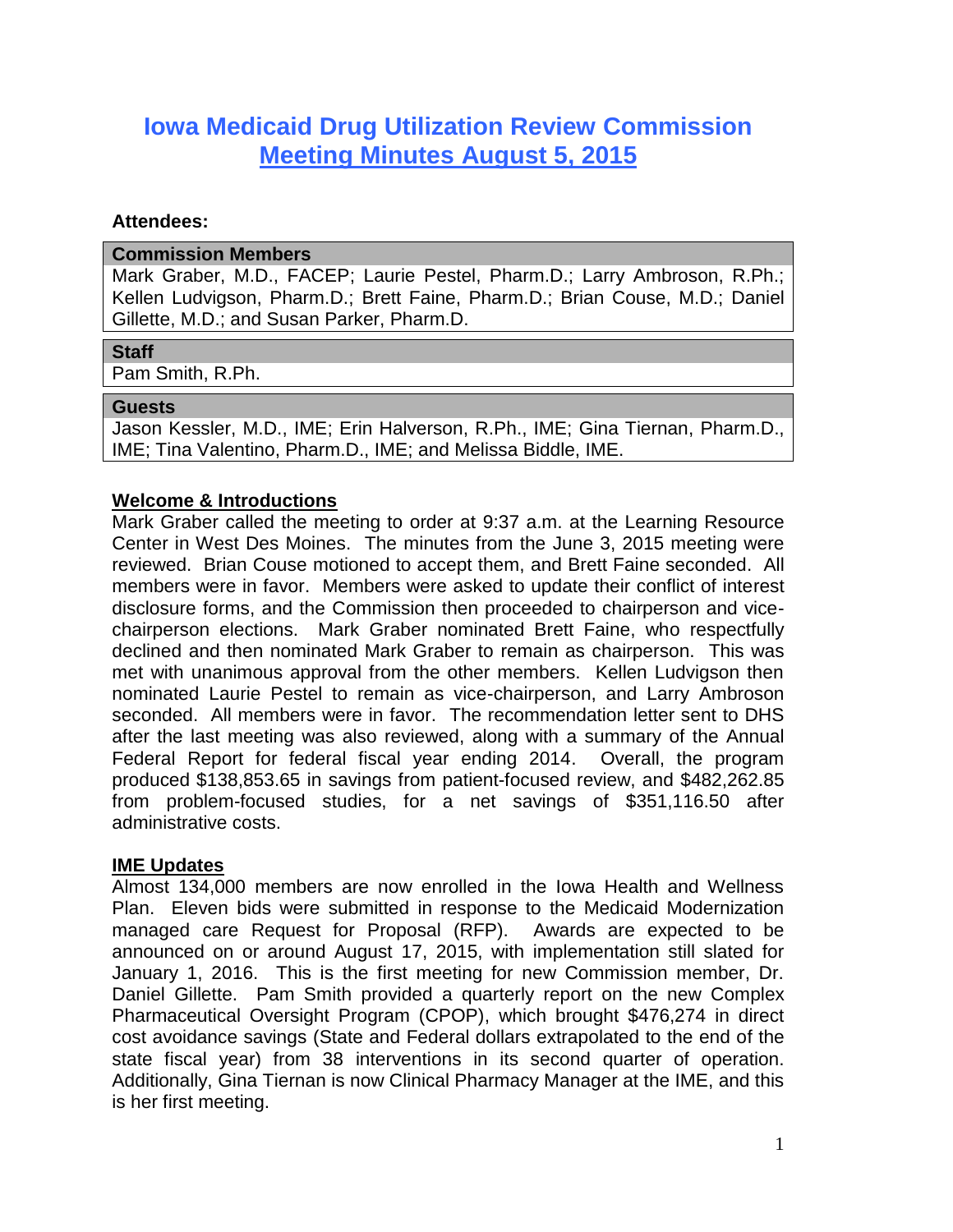## **Prevalence Report Summary**

Statistics from May though June 2015 were discussed, including: cost per user (\$343.09), number of total prescriptions dispensed (a decrease of 5.0% compared to the previous reporting period), average cost per prescription (\$68.42), and generic utilization (85.2%). The total paid amount decreased by 2.8% from the previous reporting period. There were 197,276 unique users, which is 6.2% less than the total for March and April. Lists of the top 20 therapeutic classes were provided. SSRIs had the highest prescription count, and Anticonvulsants came in second. The Hepatitis C category is quickly rising up the top therapeutic classes by paid amount report, currently in seventh place with \$2,567,268 in expenditures, an increase of 45.7% from the previous reporting period. The top 100 drugs were also reviewed. The ten most expensive medications were: Abilify, Vyvanse, methylphenidate hcl er, Harvoni, Lantus, Focalin XR, Advate, Novoseven RT, Strattera, and Spiriva Handihaler. Pam Smith also reviewed the top drugs for other insurance carriers, as had been requested at the previous meeting.

## **Case Studies**

Pam Smith presented 4 case studies. Recommendations by commissioners from these four examples resulted in annualized total savings of \$8,333.50 prerebate (state and federal).

| <b>Name</b>           | <b>Representing</b>                                        | Drug/Topic                  |  |
|-----------------------|------------------------------------------------------------|-----------------------------|--|
| Lee Ding              | Genentech                                                  | <b>Esbriet</b>              |  |
| <b>Nancy Bell</b>     | Pfizer                                                     | NOACs (DOACs)               |  |
| <b>Tyrone McBayne</b> | <b>Baxalta</b>                                             | <b>Glassia and Aralast</b>  |  |
| Larry Lanier          | <b>National Patient Advocate Foundation</b>                | <b>Prior Authorizations</b> |  |
| Kori Hack             | <b>Novartis</b>                                            | Cosentyx                    |  |
| Jennifer Stofel       | Janssen                                                    | <b>Stelara</b>              |  |
| Peter Zoob            | Vertex                                                     | Orkambi                     |  |
| <b>Betty Johnston</b> | <b>National Patient Advocate Foundation</b><br>(volunteer) | <b>Prior Authorizations</b> |  |

#### **Public Comment #1**

## **Focus Studies**

*Short-Acting Opioid Overutilization:* This was a follow-up discussion. Nine of the 33 members identified changed therapy, for an annualized cost savings of \$1,876.16 (state and federal, pre-rebate) as a result of the 109 surveys sent out to prescribers and pharmacies. A total of 38 (34.86%) of those surveys were returned.

*Metoclopramide Utilization:* Gastroparesis and chemotherapy regimens were removed from the results as requested at the June meeting, which left 103 members identified as taking oral metoclopramide for greater than 90 days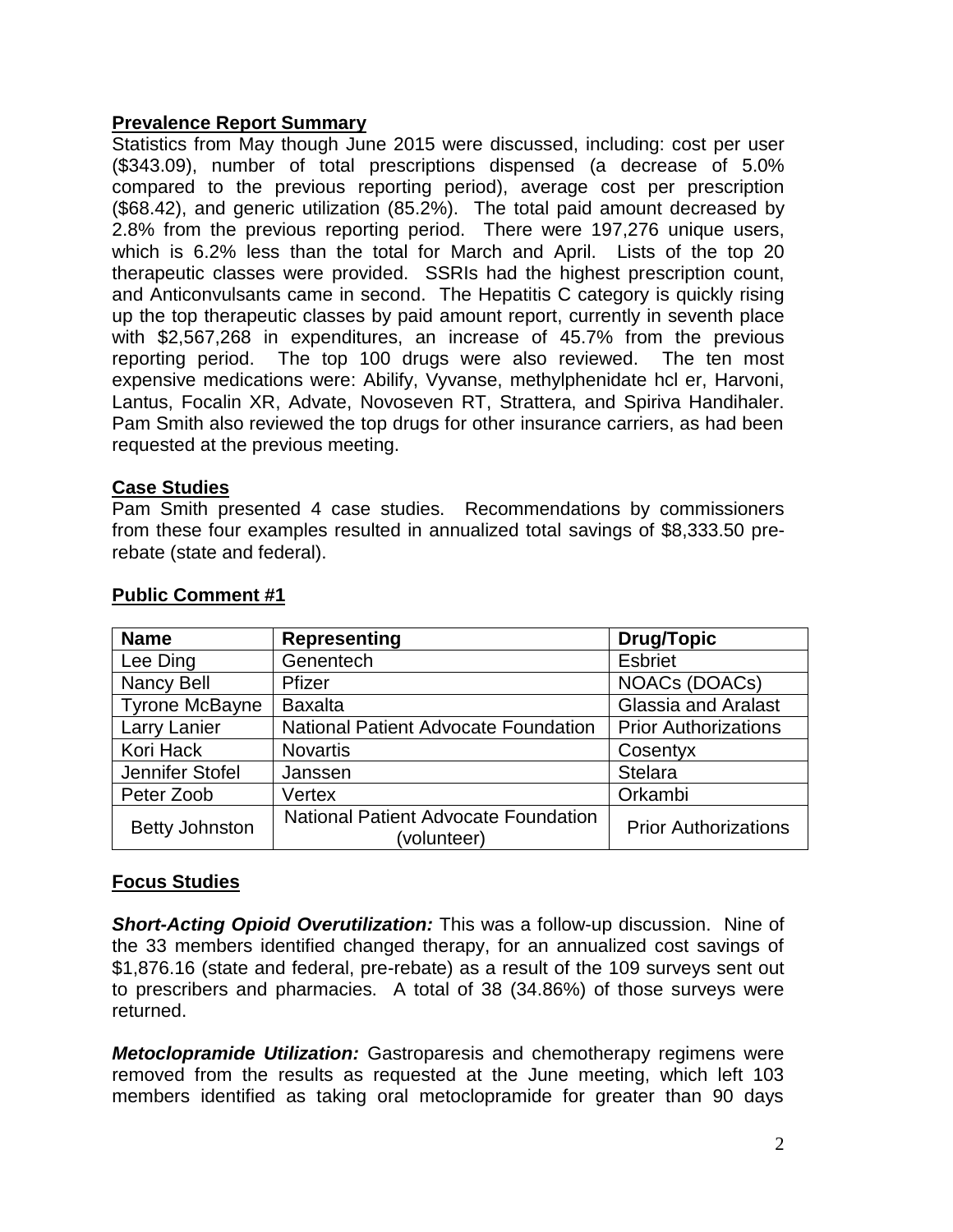without a medical reason, when therapy should not exceed 12 weeks. Letters will be sent to the providers of these 103 members to ask if the medication can be discontinued.

*Modafinil Utilization:* Letters will be sent to the providers of the members under 21 years of age taking modafinil for ADHD to ask if the patient has had adequate trials and therapy failures with methylphenidate and/or amphetamine agents prior to the use of modafinil, and if not, if the patient would be a candidate to use a different preferred stimulant. In the future, the quantity limit on the 400mg dose may also be lowered.

*Duplicate Antidepressants:* Letters will be sent to the providers of the members taking 4 or more antidepressents concurrently, as well those of members taking 2 or more medications from the same drug class and those taking both an SSRI and SNRI. Pam Smith will pull doses on the TCAs, and serotonergic drugs, and pull up the old data from the previous study to compare.

## **Public Comment #2**

| <b>Name</b> | Representing                          | <b>Drug/Topic</b> |
|-------------|---------------------------------------|-------------------|
| Doug Struyk | <b>American Cancer Society Cancer</b> | Oncology PA       |
|             | <b>Action Network</b>                 | Criteria          |

## **Prior Authorization**

*Topical Antifungals for Onychomycosis:* The Commission reviewed the prior authorization criteria as follows:

*Jublia*<sup>®</sup> (efinaconazole) and Kerydin<sup>®</sup> (tavaborole) will be considered when the *following criteria are met:*

- *1. Patient has a diagnosis of onychomycosis of the toenail(s) confirmed by a positive potassium hydroxide (KOH) preparation, fungal culture, or nail biopsy (attach results) without dermatophytomas or lunula (matrix) involvement; and*
- *2. Patient is 18 years of age or older; and*
- *3. Patient has documentation of a complete trial and therapy failure or intolerance to oral terbinafine; and*
- *4. Patient has documentation of a complete trial and therapy failure or intolerance to ciclopirox 8% topical solution; and*
- *5. Patient is diabetic or immunosuppressed/immunocompromised.*

*If the criteria for coverage are met, a one-time authorization of 48 weeks will be given. Requests for reoccurrence of infection will not be considered.*

*The required trials may be overridden when documented evidence is provided that use of these agents would be medically contraindicated.*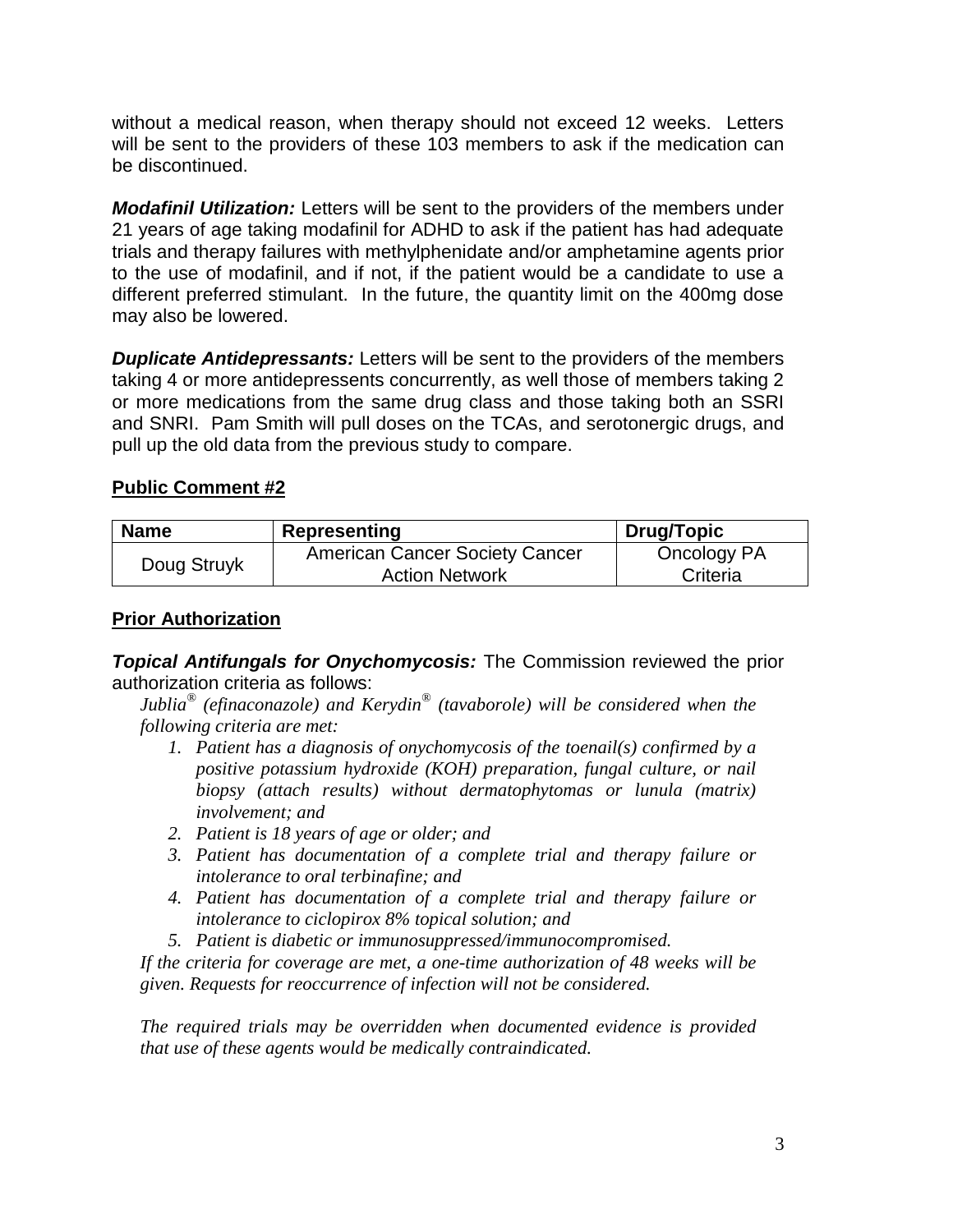Kellen Ludvigson motioned to accept the criteria as amended, and Brian Couse seconded. All members were in favor. The recommended PA criteria will be sent to the medical/pharmacy associations for comment and brought back to the next DUR meeting.

*Alpha-1 Proteinase Inhibitors:* The Commission reviewed the prior authorization criteria as follows:

*Prior authorization is required for Alpha1-Proteinase Inhibitor enzymes. Payment for a non-preferred Alpha1-Proteinase Inhibitor enzyme will be authorized only for cases in which there is documentation of previous trial and therapy failure with a preferred agent. Payment will be considered for patients when the following is met:*

- *1. Patient has a diagnosis of congenital alpha1-antitrypsin (AAT) deficiency; with a pretreatment serum concentration of AAT less than 11µM/L or*
	- *80mg/dl if measured by radial immunodiffusion, or*
	- *50mg/dl if measured by nephelometry; and*
- *2. Patient has a high-risk AAT deficiency phenotype (PiZZ, PiZ (null), or PI (null)(null) or other phenotypes associated with serum AAT concentrations of less than 11µM/L, such as PiSZ or PiMZ); and*
- *3. Patient has documented progressive panacinar emphysema with a documented rate of decline in forced expiratory volume in 1 second (FEV1); and*
- *4. Patient is 18 years of age or older; and*
- *5. Patient is currently a non-smoker; and*
- *6. Patient is currently on optimal supportive therapy for obstructive lung disease (inhaled bronchodilators, inhaled steroids); and*
- *7. Medication will be administered in the member's home by home health or in a long-term care facility.*

*If the criteria for coverage are met, initial requests will be given for 6 months. Additional authorizations will be considered at 6 month intervals when the following criteria are met:*

- *1. Evidence of clinical efficacy, as documented by:*
	- *a) An elevation of AAT levels (above protective threshold i.e., > 11µM/L); and*
	- *b) A reduction in rate of deterioration of lung function as measured by a decrease in the FEV<sup>1</sup> rate of decline; and*
- *2. Patient continues to be a non-smoker; and*
- *3. Patient continues supportive therapy for obstructive lung disease.*

Brett Faine motioned to accept the criteria as amended, and Brian Couse seconded. All members were in favor. The recommended PA criteria will be sent to the medical/pharmacy associations for comment and brought back to the next DUR meeting.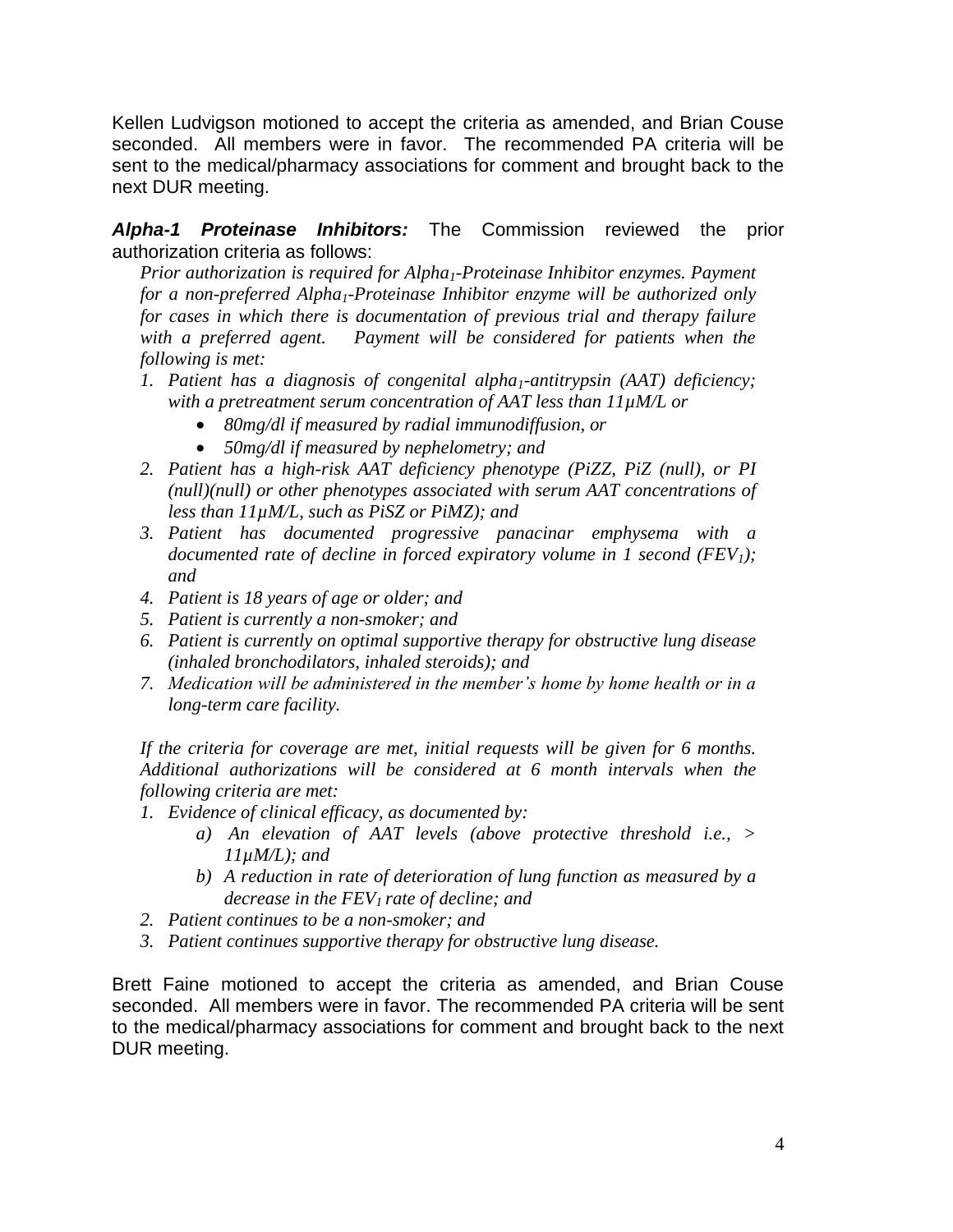*Lumacaftor/Ivacaftor (Orkambi):* The Commission reviewed the prior authorization criteria as follows:

*Prior authorization is required for Orkambi™ (lumacaftor/ivacaftor). Dual therapy with another cystic fibrosis transmembrane conductance regulator (CFTR) potentiator will not be considered. Payment will be considered for patients when the following criteria are met:* 

- *1. Patient is 12 years of age or older; and*
- *2. Has a diagnosis of cystic fibrosis; and*
- *3. Patient is homozygous for the F508del mutation in the CFTR gene as confirmed by a FDA-cleared CF mutation test; and*
- *4. Baseline liver function tests (AST/ALT) and bilirubin levels are provided and*
- *5. Baseline percent predicted forced expiratory volume (ppFEV1) is provided and is greater than or equal to (≥) 40; and*
- *6. Prescriber is a CF specialist or pulmonologist; and*
- *7. Patient does not have one of the following infections: Burkholderia cenocepacia, Burkholderia dolosa, or Mycobacterium abcessus.*

*If the criteria for coverage are met, an initial authorization will be given for 3 months. Additional approvals will be granted for 6 months at a time if the following criteria are met:*

- *1. Adherence to lumacaftor/ivacaftor therapy is confirmed; and*
- *2. Response to therapy is documented by prescriber (e.g., improved ppFEV<sup>1</sup> from baseline, weight increased from baseline, decreased exacerbations, improved quality of life) or rationale for continued care; and*
- *3. Liver function tests (AST/ALT) and bilirubin are assessed every 3 months during the first year of treatment and annually thereafter.*

Brett Faine motioned to accept the criteria, and Larry Ambroson seconded. All members were in favor. The recommended PA criteria will be sent to the medical/pharmacy associations for comment and brought back to the next DUR meeting.

*Biologicals for Ankylosing Spondylitis:* The Commission reviewed the prior authorization criteria as follows:

*Prior authorization is required for biologicals used for ankylosing spondylitis. Payment for non-preferred biologicals for ankylosing spondylitis will be considered only for cases in which there is documentation of previous trials and therapy failures with two preferred biological agents.* 

*Patients initiating therapy with a biological agent must:*

- *1. Be screened for hepatitis B and C, patients with active hepatitis B will not be considered for coverage; and*
- *2. Have not been treated for solid malignancies, nonmelanoma skin cancer, or lymphoproliferative malignancy within the last 5 years of starting or resuming treatment with a biological agent; and*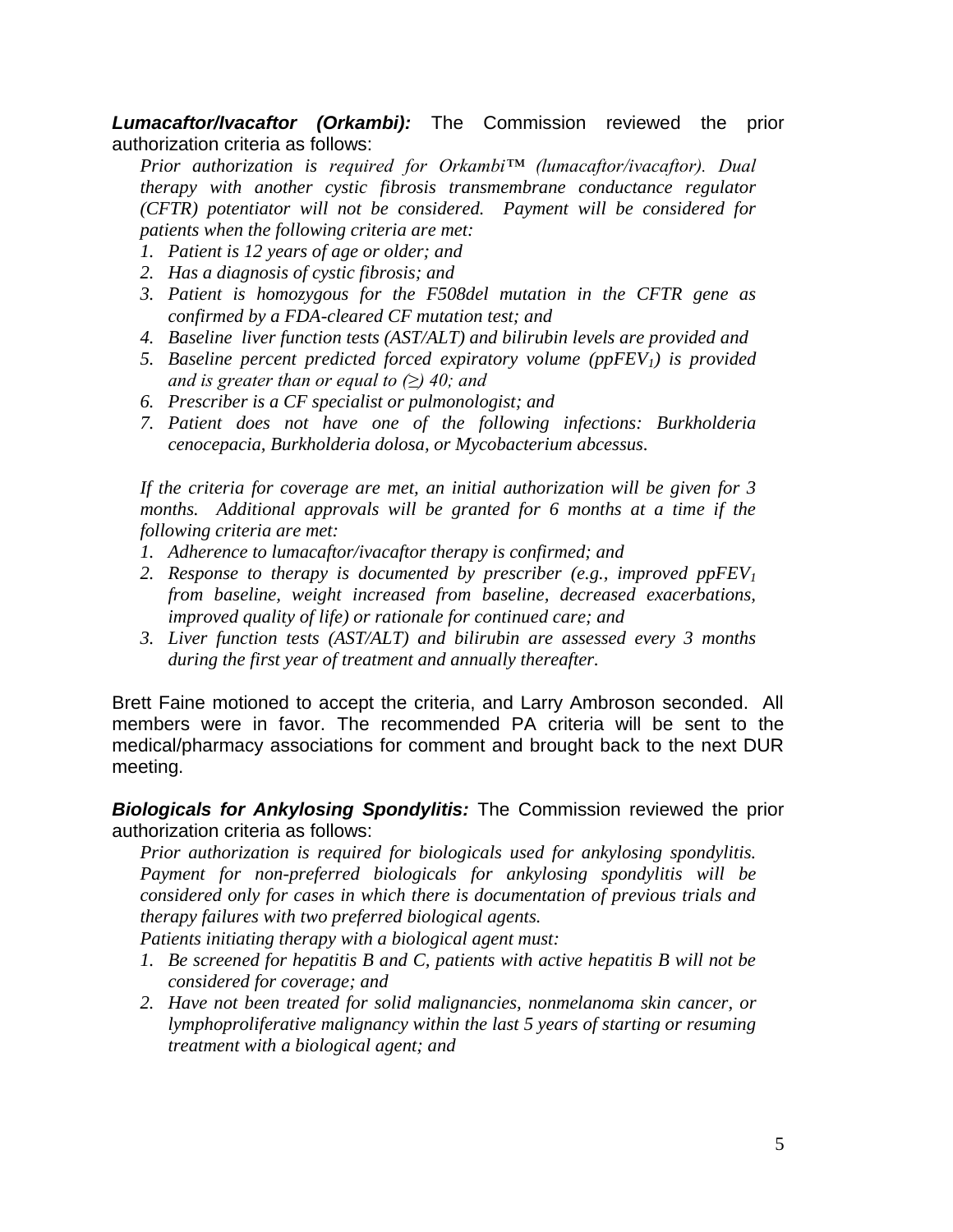- *3. Not have a diagnosis of congestive heart failure (CHF) that is New York Heart Association (NYHA) class III or IV and with an ejection fraction of 50% or less; and*
- *4. Be screened for latent TB infection. Patients with latent TB will only be considered after one month of TB treatment while patients with active TB will only be considered upon completion of TB treatment.*

*Payment will be considered following inadequate responses to at least two preferred non-steroidal anti-inflammatories (NSAIDs) at maximum therapeutic doses, unless there are documented adverse responses or contraindications to NSAID use. These trials should be at least three months in duration. Patients with symptoms of peripheral arthritis must also have failed a 30-day treatment trial with at least one conventional disease modifying antirheumatic drug (DMARD), unless there is a documented adverse response or contraindication to DMARD use. DMARDs include sulfasalazine and methotrexate. The required trials may be overridden when documented evidence is provided that the use of these agents would be medically contraindicated.*

Brett Faine motioned to accept the criteria as modified (for all three Biologicals categories), and Larry Ambroson seconded. The decision was unanimous. The recommended PA criteria will be sent to the medical/pharmacy associations for comment and brought back to the next DUR meeting.

*Biologicals for Inflammatory Bowel Disease:* The Commission reviewed the prior authorization criteria as follows:

*Prior authorization is required for biologicals used for inflammatory bowel disease. Payment for non-preferred biologicals for inflammatory bowel disease will be considered only for cases in which there is documentation of a previous trial and therapy failure with a preferred agent. Patients initiating therapy with a biological agent must:*

- *1. Be screened for hepatitis B and C, patients with active hepatitis B will not be considered for coverage; and*
- *2. Have not been treated for solid malignancies, nonmelanoma skin cancer, or lymphoproliferative malignancy within the last 5 years of starting or resuming treatment with a biological agent; and*
- *3. Not have a diagnosis of congestive heart failure (CHF) that is New York Heart Association (NYHA) class III or IV and with an ejection fraction of 50% or less; and*
- *4. Be screened for latent TB infection. Patients with latent TB will only be considered after one month of TB treatment while patients with active TB will only be considered upon completion of TB treatment.*

*Payment will be considered under the following conditions:*

 *Crohn's Disease – Payment will be considered following an inadequate response to two preferred conventional therapies including*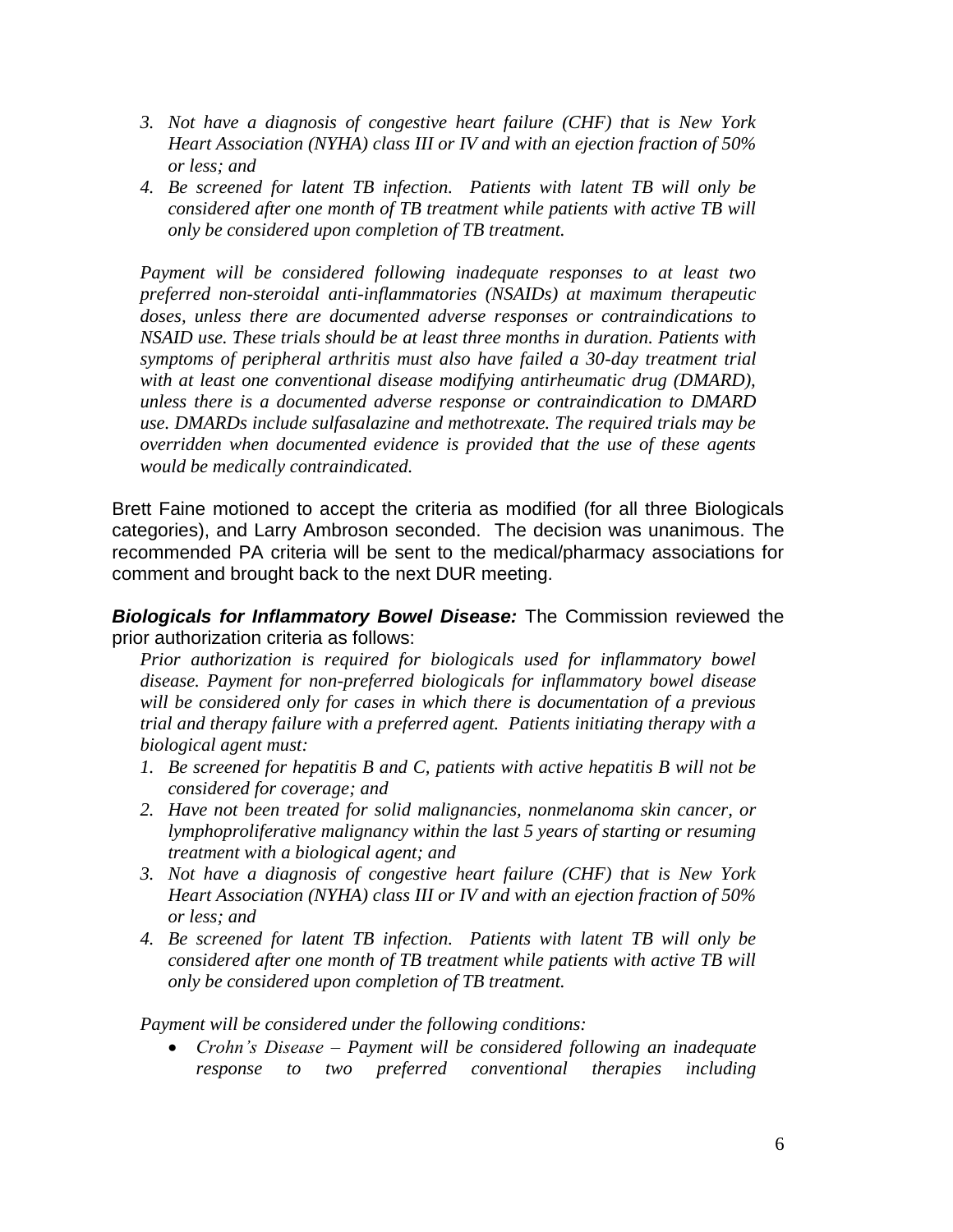*aminosalicylates (mesalamine, sulfasalazine), azathioprine/6 mercaptopurine, and/or methotrexate.* 

 *Ulcerative colitis (moderate to severe) – Payment will be considered following an inadequate response to two preferred conventional therapies including aminosalicylates and azathioprine/6-mercaptopurine.* 

*The required trials may be overridden when documented evidence is provided that the use of these agents would be medically contraindicated.*

Brett Faine motioned to accept the criteria as modified (for all three Biologicals categories), and Larry Ambroson seconded. The decision was unanimous. The recommended PA criteria will be sent to the medical/pharmacy associations for comment and brought back to the next DUR meeting.

*Biologicals for Plaque Psoriasis:* The Commission reviewed the prior authorization criteria as follows:

*Prior authorization is required for biologicals used for plaque psoriasis. Payment for non-preferred biologicals for plaque psoriasis will be considered only for cases in which there is documentation of a previous trial and therapy failure with a preferred agent. Patients initiating therapy with a biological agent must:*

- *1. Be screened for hepatitis B and C, patients with active hepatitis B will not be considered for coverage; and*
- *2. Have not been treated for solid malignancies, nonmelanoma skin cancer, or lymphoproliferative malignancy within the last 5 years of starting or resuming treatment with a biological agent; and*
- *3. Not have a diagnosis of congestive heart failure (CHF) that is New York Heart Association (NYHA) class III or IV and with an ejection fraction of 50% or less; and*
- *4. Be screened for latent TB infection. Patients with latent TB will only be considered after one month of TB treatment while patients with active TB will only be considered upon completion of TB treatment.*

*Payment will be considered following an inadequate response to phototherapy, systemic retinoids (oral isotretinoin), methotrexate, or cyclosporine. The required trials may be overridden when documented evidence is provided that the use of these agents would be medically contraindicated.*

Brett Faine motioned to accept the criteria as modified (for all three Biologicals categories), and Larry Ambroson seconded. The decision was unanimous. The recommended PA criteria will be sent to the medical/pharmacy associations for comment and brought back to the next DUR meeting.

*Topical Corticosteroids:* The Commission reviewed the prior authorization criteria as follows:

*Prior authorization is required for non-preferred topical corticosteroids. Payment will be considered for patients when there is documentation of adequate trials and therapy failures with at least two preferred, chemically distinct, topical*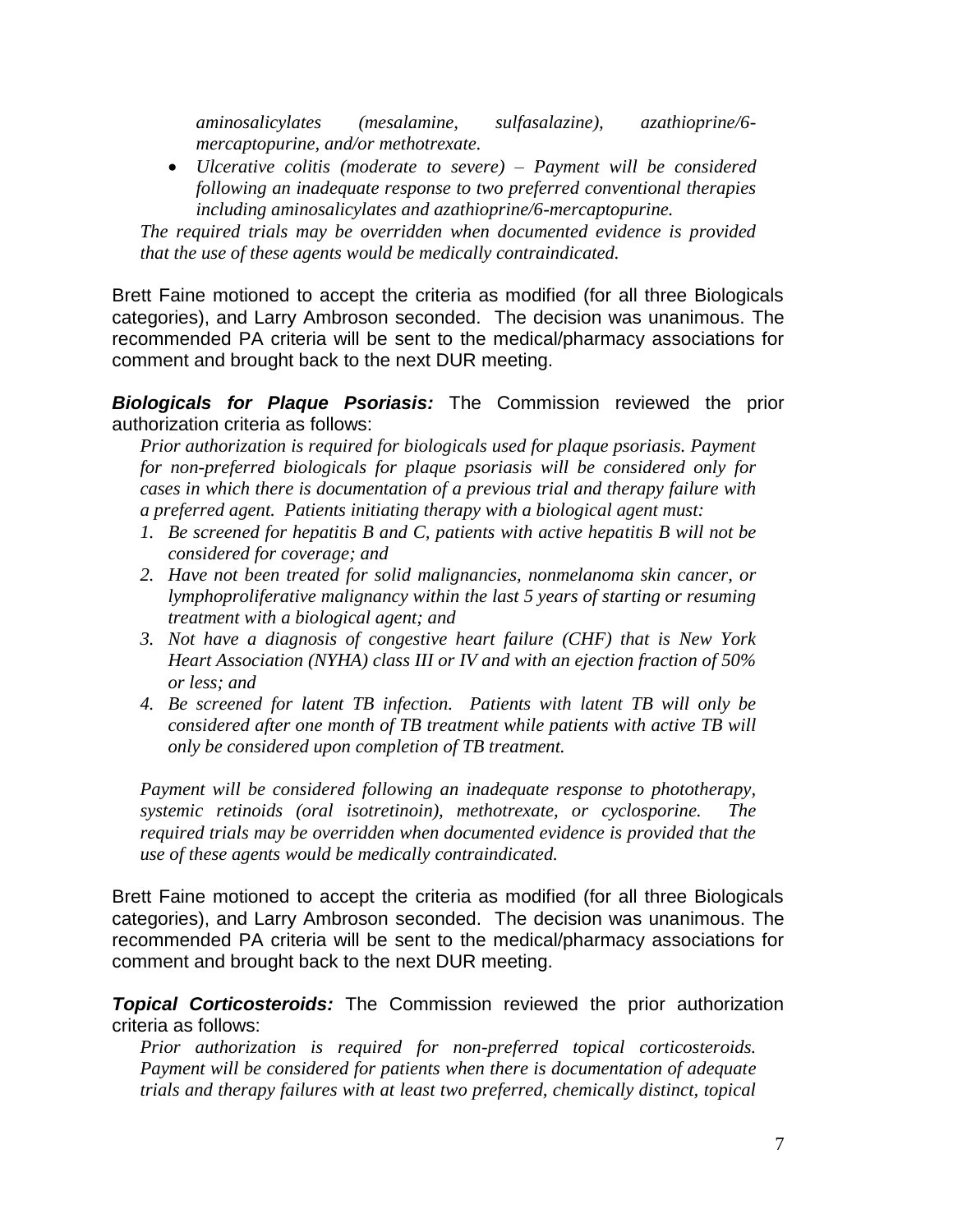*corticosteroid agents within the same potency class or a higher potency class in the past 12 months. The required trials may be overridden when documented evidence is provided that the use of these agents would be medically contraindicated.*

As this was the second review of these criteria, no motion was necessary. The recommendation will be sent to the Department for consideration.

*Ivacaftor (Kalydeco):* The Commission reviewed the prior authorization criteria as follows:

*Prior authorization is required for Kalydeco™ (ivacaftor). Payment will be considered for patients when the following criteria are met:* 

- *8. Patient is 2 years of age or older; and*
- *9. Has a diagnosis of cystic fibrosis with one of the following mutations in the CFTR gene: G551D, G1244E, G1349D, G178R, G551S, S1251N, S1255P, S549N, S549R, and R117H as detected by a FDA-cleared CF mutation test; and*
- *10. Prescriber is a CF specialist or pulmonologist; and*
- *11. Baseline liver function tests (AST/ALT) and FEV1, if age appropriate, are provided; and*
- *12. Patient does not have one of the following infections: Burkholderia cenocepacia, Burkholderia dolosa, or Mycobacterium abcessus.*

*If the criteria for coverage are met, an initial authorization will be given for 3*  months. Additional approvals will be granted for 6 months at a time if the *following criteria are met:*

- *4. Adherence to ivacaftor therapy is confirmed; and*
- *5. Response to therapy is documented by prescriber (e.g., improved FEV1 from baseline, weight increased from baseline, decreased exacerbations, improved quality of life) or rationale for continued care; and*
- *6. Liver function tests (AST/ALT) are assessed every 3 months during the first year of treatment an annually thereafter.*

As this was the second review of these criteria, no motion was necessary. The recommendation will be sent to the Department for consideration.

*Idiopathic Pulmonary Fibrosis:* The Commission reviewed the prior authorization criteria as follows:

*Prior authorization is required for pirfenidone (Esbriet® ) and nintedanib (Ofev® ). Dosing outside of the FDA approved dosing will not be considered. Concomitant use of pirfenidone and nintedanib will not be considered. Payment will be considered for patients when the following criteria are met:* 

- *1. Patient is 40 years of age or older; and*
- *2. Is prescribed by a pulmonologist; and*
- *3. Patient has a diagnosis of idiopathic pulmonary fibrosis as confirmed by one of the following (attach documentation):*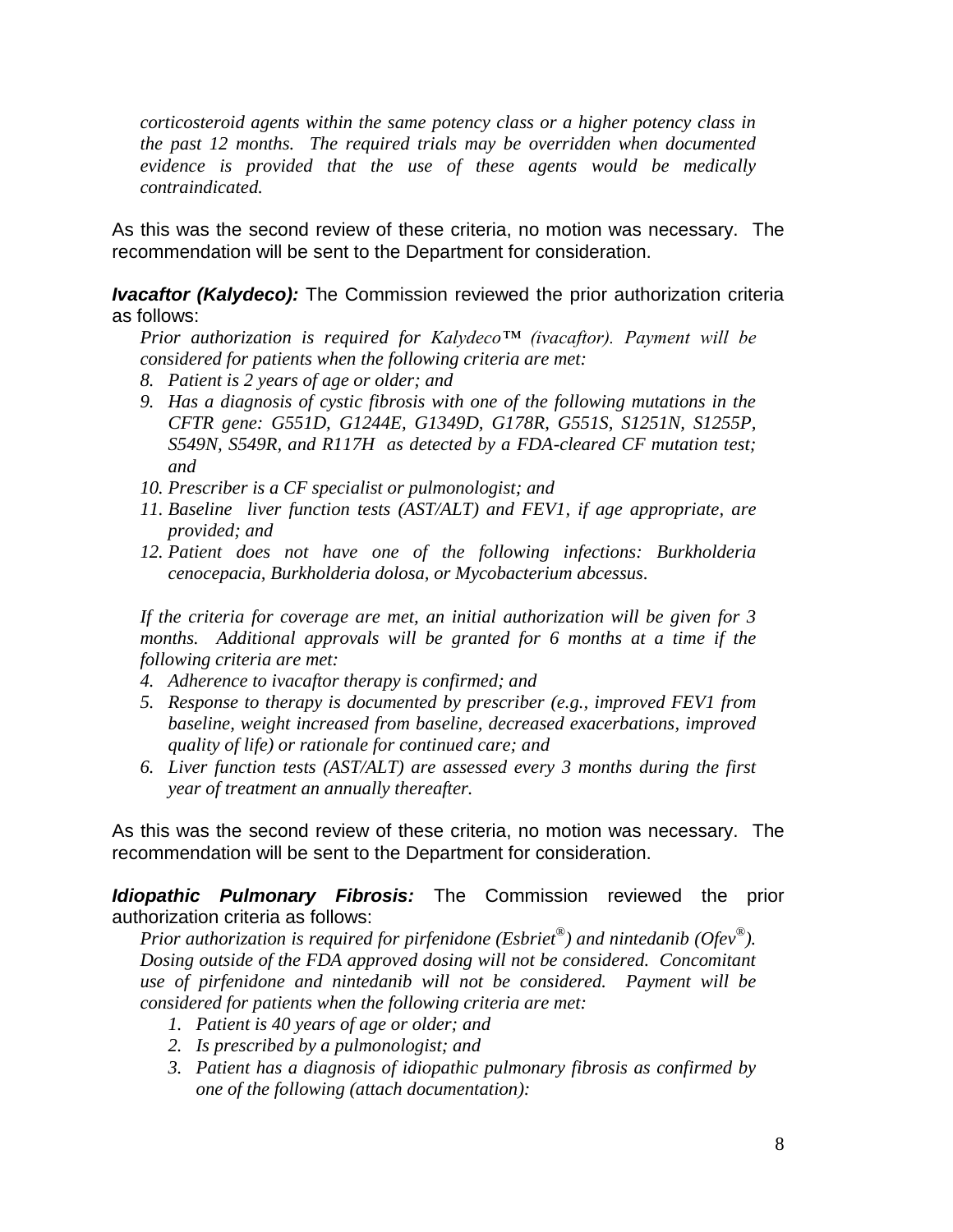- *a) Findings on high-resolution computed tomography (HRCT) indicating usual interstitial pneumonia (UIP); or*
- *b) A surgical lung biopsy demonstrating usual interstitial pneumonia (UIP); and*
- *4. Prescriber has excluded other known causes of interstitial lung disease (ILD) such as domestic and occupational environmental exposures, connective tissue disease, and drug toxicity; and*
- *5. Patient has documentation of pulmonary function tests within the prior 60 days with a forced vital capacity (FVC) ≥50% predicted; and*
- *6. Patient has a carbon monoxide diffusion capacity (%DLco) of ≥30% predicted; and*
- *7. Patient does not have hepatic impairment as defined below:*
	- *a) Nintedanib - Patient does not have moderate or severe hepatic impairment (Child Pugh B or C) or*
	- *b) Pifenidone - Patient does not have severe hepatic impairment (Child Pugh C); and*
- *8. Patient does not have renal impairment as defined below:*
	- *a) Nintedanib - Patient does not have severe renal impairment (CrCl <30ml/min) or end-stage renal disease or*
	- *b) Pirfenidone – Patient does not have end-stage renal disease requiring dialysis; and*
- *9. Patient is a nonsmoker or has been abstinent from smoking for at least six weeks.*

*If the criteria for coverage are met, initial requests will be given for 6 months. Additional authorizations will be considered at 6 month intervals when the following criteria are met:*

- *a) Adherence to pirfenidone (Esbriet® ) and nintedanib (Ofev® ) is confirmed; and*
- *b) Patient is tolerating treatment defined as improvement or maintenance of disease (<10% decline in percent predicted FVC or < 200 mL decrease in FVC); and*
- *c) Documentation is provided that the patient has remained tobacco-free; and*
- *d) Patient is tolerating treatment; and*
- *e) ALT, AST, and bilirubin are assessed periodically during therapy.*

As this was the second review of these criteria, no motion was necessary. The recommendation will be sent to the Department for consideration.

#### *Edoxaban (Savaysa):* The Commission reviewed the prior authorization criteria as follows:

*Prior authorization is required for edoxaban (Savaysa® ). Payment will be considered for patients when the following criteria are met:* 

*1. Patient does not have a mechanical heart valve; and*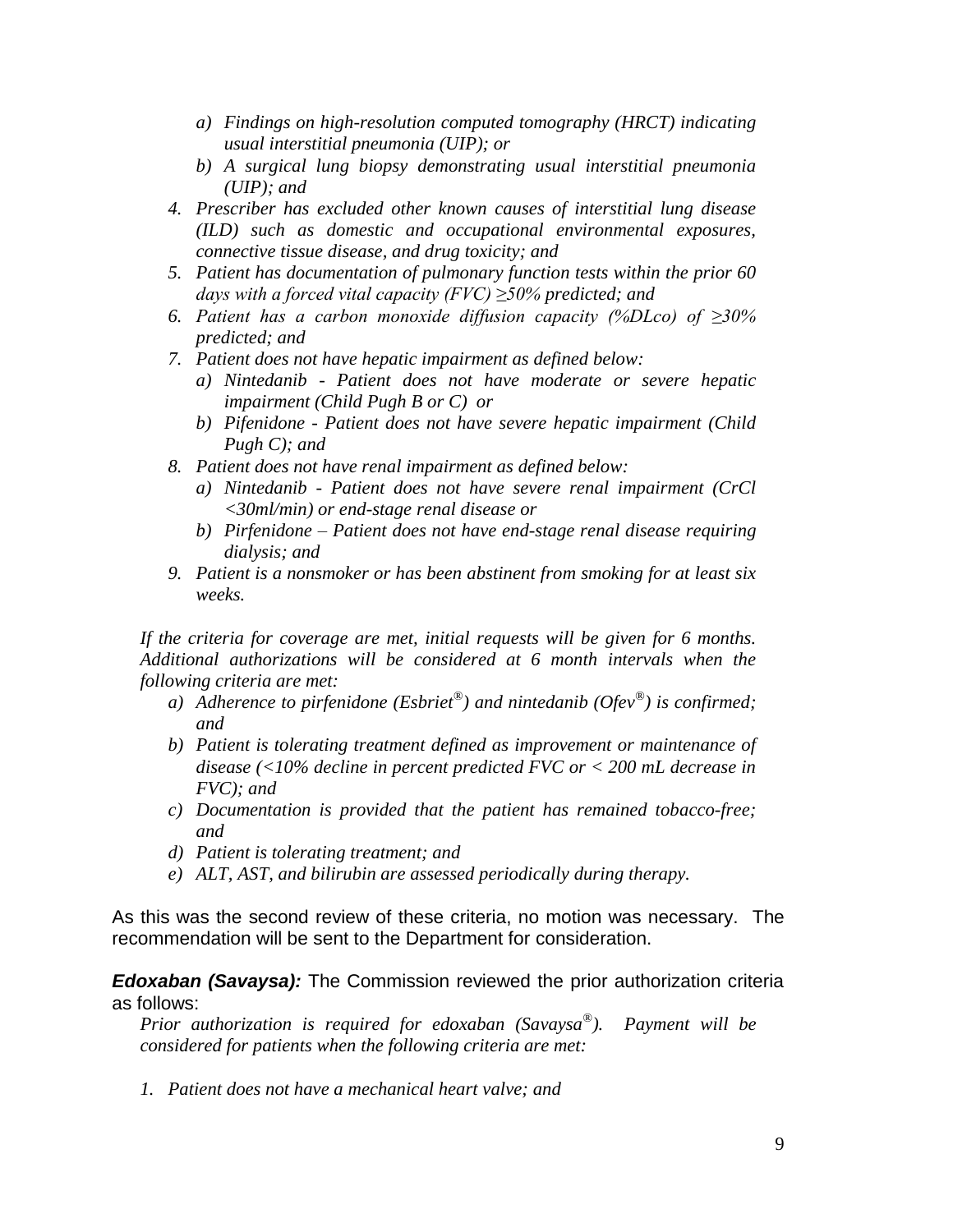- *2. Patient does not have moderate to severe mitral stenosis; and*
- *3. Patient does not have active pathological bleeding; and*
- *4. A recent creatinine clearance (CrCl) is provided and is within specified range listed below; and*
- *5. Patient does not have moderate or severe hepatic impairment (Child-Pugh B or C).*
- *6. Patient has documentation of a previous trial and therapy failure with warfarin (TIA, stroke, or inability to maintain a therapeutic INR with a minimum 6 month trial): and*
- *7. Patient has documentation of a previous trial and therapy failure with apixaban or rivaroxaban, where applicable.*

#### *Atrial Fibrillation*

- *1. Patient has documentation of a diagnosis of non-valvular atrial fibrillation; with*
- *2. Presence of at least one additional risk factor for stroke, with a CHADS<sup>2</sup> score ≥1; and*
- *3. Patient does not have a creatinine clearance (CrCl) > 95 mL/min.*
- *4. Requests will be considered for the following dosing:*
	- *a) 60mg once daily in patients with a CrCl of*  $>$  *50 mL/min to*  $\leq$  95 *mL/min; or*
	- *b) 30mg once daily in patients with a CrCl of 15 to 50 mL/min*

#### *Treatment of Deep Vein Thrombosis or Pulmonary Embolism*

- *1. Patient has documentation of a current deep vein thrombosis or pulmonary embolism; with*
- *2. Documentation patient has had 5 to 10 days of initial therapy with a parenteral anticoagulant (low molecular weight heparin or unfractionated heparin).*
- *3. Requests will be considered for the following dosing:*
	- *a. 60mg once daily; or*
	- *b. 30mg once daily in patients with any of the following:*
		- *i. CrCl 15 mL/min to 50 mL/min*
		- *ii. Body weight ≤60 kg*

*The required trials may be overridden when documented evidence is provided that the use of these agents would be medically contraindicated.*

As this was the second review of these criteria, no motion was necessary. The recommendation will be sent to the Department for consideration. The P&T Committee will also be reviewing the NOACs at their November meeting, and there may be additional recommended changes after their review.

*Select Oncology Agents:* The Commission reviewed the prior authorization criteria as follows: